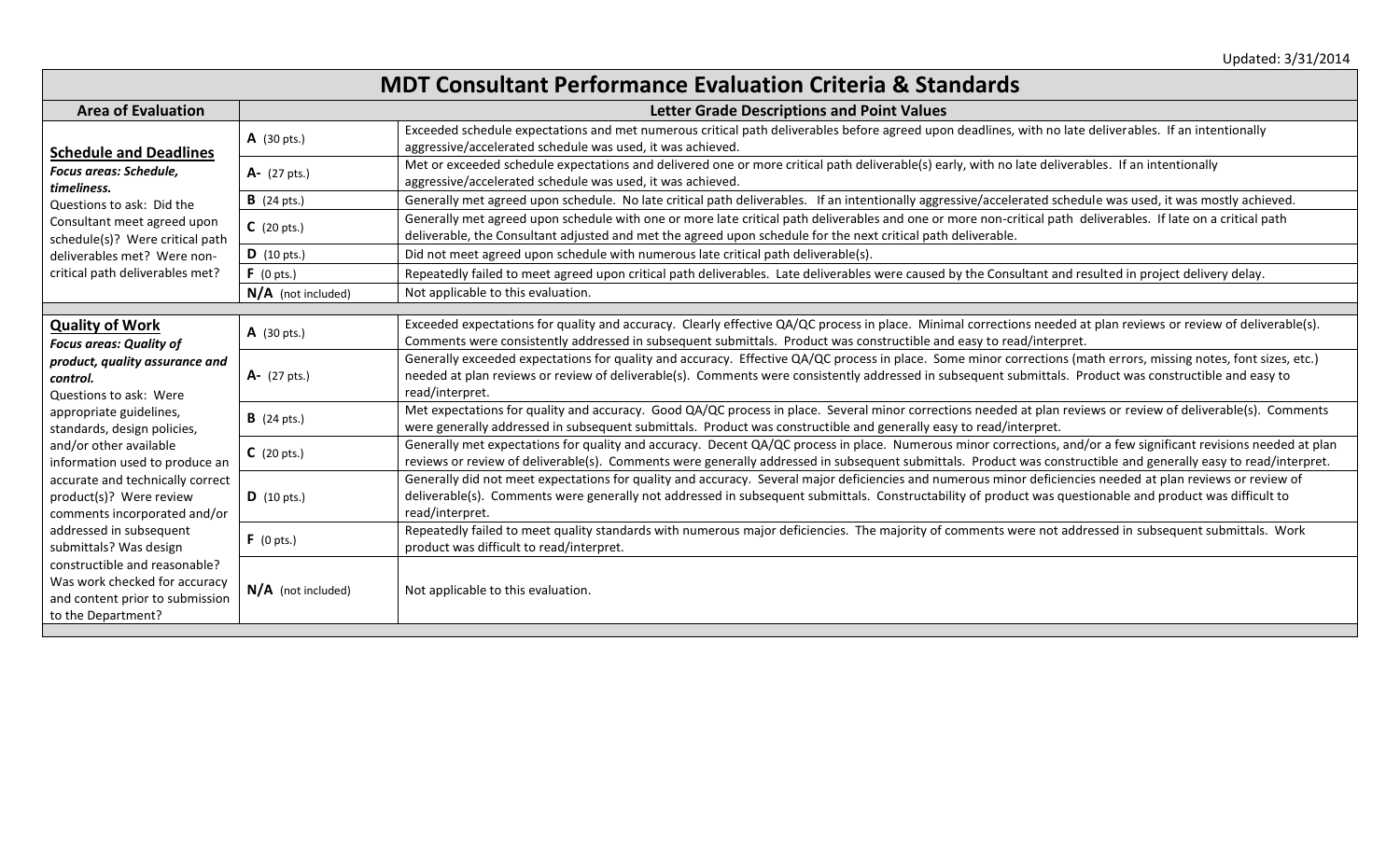|                                                                                                                                                                                                                                                                                                                                                                                                                                                                                                                                                                                                                                                                                         |                      | Updated: 3/31/2014                                                                                                                                                                                                                                                                                                                                                                                                                                                                       |
|-----------------------------------------------------------------------------------------------------------------------------------------------------------------------------------------------------------------------------------------------------------------------------------------------------------------------------------------------------------------------------------------------------------------------------------------------------------------------------------------------------------------------------------------------------------------------------------------------------------------------------------------------------------------------------------------|----------------------|------------------------------------------------------------------------------------------------------------------------------------------------------------------------------------------------------------------------------------------------------------------------------------------------------------------------------------------------------------------------------------------------------------------------------------------------------------------------------------------|
| Cooperation<br><b>Focus areas: Communication,</b><br>team work, responsiveness.<br>Questions to ask: How was the<br>Consultant's overall<br>responsiveness and timeliness?<br>Did Consultant work<br>cooperatively with Project<br>Manager, other MDT staff,<br>other consultants, and project<br>stakeholders? Was information<br>communicated clearly,<br>concisely, and at appropriate<br>intervals? How did the<br>Consultant manage and inform<br>MDT of decisions or changes<br>that had the potential to affect<br>the scope, schedule, and<br>budget? Did they participate<br>and contribute to the decision<br>making process?                                                 | $A$ (30 pts.)        | Exceptional cooperation. Responses to inquiries were very prompt/expeditious. Proactive in communicating information, regularly providing updates on the status of<br>the project. Issues were resolved quickly. Obvious team player interested in the overall success of the project. Proactively managed and informed MDT of decisions<br>and changes that had the potential to affect the scope, schedule, and budget.                                                                |
|                                                                                                                                                                                                                                                                                                                                                                                                                                                                                                                                                                                                                                                                                         | A- (27 pts.)         | Very good cooperation. Responses to inquiries were prompt and did not require repeated requests. Proactive in communicating information. Issues were resolved<br>quickly. Obvious team player interested in the overall success of the project. Proactively managed and informed MDT of decisions and changes that had the potential<br>to affect the scope, schedule, and budget.                                                                                                       |
|                                                                                                                                                                                                                                                                                                                                                                                                                                                                                                                                                                                                                                                                                         | <b>B</b> (24 pts.)   | Good cooperation. Responses to inquiries were prompt, rarely requiring repeated requests. Proactive in communicating information. Issues were resolved quickly at<br>the direction of MDT. Good team player interested in the overall success of the project. Effectively addressed decisions and changes that had the potential to affect<br>the scope, schedule, and budget.                                                                                                           |
|                                                                                                                                                                                                                                                                                                                                                                                                                                                                                                                                                                                                                                                                                         | $C$ (20 pts.)        | Satisfactory communication. Responses were reasonably prompt, sometimes requiring repeated requests. Issues took time to resolve and routinely required MDT<br>input/decision. Decent team player, but on occasion looked out for interests of other parties instead of MDT's. Notified MDT of decisions and changes that had the<br>potential to affect the scope, schedule, and budget.                                                                                                |
|                                                                                                                                                                                                                                                                                                                                                                                                                                                                                                                                                                                                                                                                                         | $D$ (10 pts.)        | Poor communication. Responses were delayed, and often times required repeated requests. Issues took time to resolve and routinely required MDT input/decision.<br>Questionable team player, regularly looked out for interests of other parties instead of MDT's. Generally, but inconsistently, notified MDT of decisions and changes<br>that had the potential to affect the scope, schedule, and budget.                                                                              |
|                                                                                                                                                                                                                                                                                                                                                                                                                                                                                                                                                                                                                                                                                         | F(0pts.)             | Unsatisfactory communication. Often argumentative and/or unresponsive. Responses were seriously lacking, routinely requiring repeated requests. Issues were not<br>resolved without significant MDT input/decision. Poor team player, regularly looked out for interests of other parties instead of MDT's. Failed to effectively manage or<br>inform MDT of decisions or changes that had the potential to affect the scope, schedule, and budget.                                      |
|                                                                                                                                                                                                                                                                                                                                                                                                                                                                                                                                                                                                                                                                                         | $N/A$ (not included) | Not applicable to this evaluation.                                                                                                                                                                                                                                                                                                                                                                                                                                                       |
| <b>Management</b><br><b>Focus Areas: Overall</b><br>project /task management,<br>ownership, efficiency.<br>Questions to ask: Were<br>personnel, the budget, and<br>subconsultants managed and<br>used efficiently to provide the<br>best possible value to the<br>taxpayer? Was careful planning<br>and forethought used when<br>expending resources? Did<br>Consultant demonstrate<br>ownership of the work product? $\vert D \vert$ (10 pts.)<br>Were design decisions, memos,<br>logs, etc. maintained? Were<br>key personnel maintained<br>throughout the project/task, or<br>were personnel routinely<br>reassigned? Were invoices and<br>progress reports accurate and<br>timely? | $A$ (30 pts.)        | Exceptional management of the project/task. Maximized efficient use of the budget, resulting in delivery of a quality product at a lower than expected cost. Clear<br>personal investment in the project/product. Accurate and thorough records and invoices were maintained and timely. Coordination with subconsultants and their<br>deliverables was very effective in all aspects.                                                                                                   |
|                                                                                                                                                                                                                                                                                                                                                                                                                                                                                                                                                                                                                                                                                         | $A - (27)$ pts.)     | Very good management of the project/task. The budget was used efficiently, resulting in delivery of a quality product at a slightly lower than expected cost.<br>Demonstrated investment in the project/product. Accurate and thorough records and invoices were maintained and timely. Coordination with subconsultants and<br>their deliverables was effective in all aspects.                                                                                                         |
|                                                                                                                                                                                                                                                                                                                                                                                                                                                                                                                                                                                                                                                                                         | <b>B</b> (24 pts.)   | Good management of the project/task. The budget was used fairly efficiently, resulting in delivery of a quality product at or below the expected cost. There was some<br>ownership in the project/product, with a good amount of pride in the work. Accurate and thorough records and invoices were maintained and timely. Coordination<br>with subconsultants and their deliverables was effective in most aspects. Some work was needed by MDT to help manage subconsultants.          |
|                                                                                                                                                                                                                                                                                                                                                                                                                                                                                                                                                                                                                                                                                         | $C$ (20 pts.)        | Satisfactory management of the project/task. The project/product was delivered on budget. Personal ownership in the project/product was slightly lacking. Records<br>were maintained, but often at the request of MDT. Invoices were accurate for the most part, but were sometimes in error. Coordination with subconsultants and their<br>deliverables was very effective for the most part; however some work was needed by MDT to help manage subconsultants.                        |
|                                                                                                                                                                                                                                                                                                                                                                                                                                                                                                                                                                                                                                                                                         |                      | Poor management of the project/task. The budget was overrun, and amendments were pursued to continue in-scope work. Little to no ownership in the<br>project/product. Maintenance of records was lacking. Invoices were routinely inaccurate. Coordination with subconsultants and their deliverables was ineffective.<br>Significant amount of work was needed by MDT to ensure progress of the project/task, and some corrective counseling was needed.                                |
|                                                                                                                                                                                                                                                                                                                                                                                                                                                                                                                                                                                                                                                                                         | $F(0 \text{ pts.})$  | Unsatisfactory management of the project/task. The budget was overrun, and amendments were routinely pursued to continue in-scope work. No ownership in the<br>project/product. Maintenance of records was seriously lacking. Invoices were routinely inaccurate. Coordination with subconsultants and their deliverables was<br>ineffective. Extraordinary amount of work was needed by MDT to ensure progress of the project/task, despite repeated attempts at corrective counseling. |
|                                                                                                                                                                                                                                                                                                                                                                                                                                                                                                                                                                                                                                                                                         | $N/A$ (not included) | Not applicable to this evaluation.                                                                                                                                                                                                                                                                                                                                                                                                                                                       |